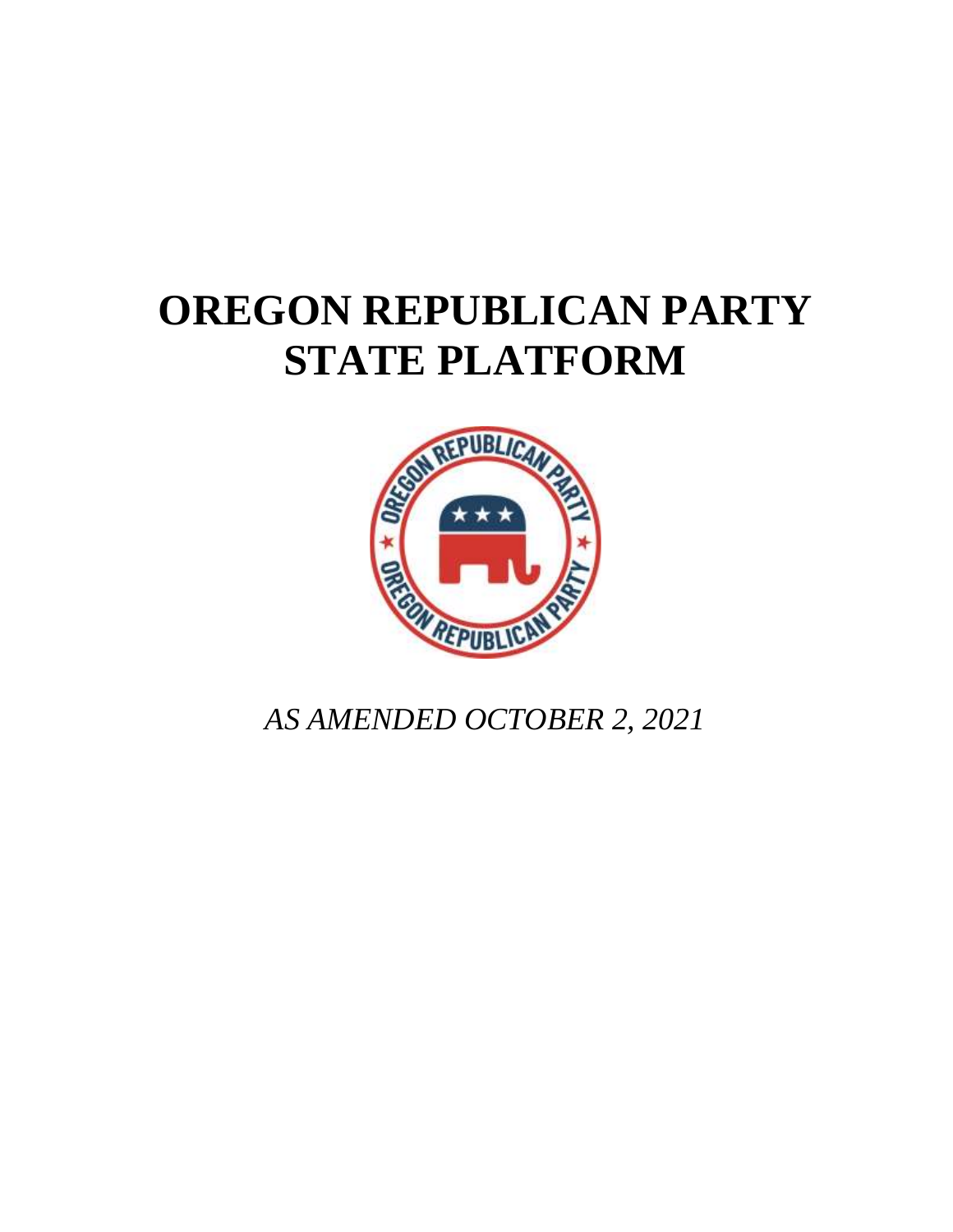As Amended October 2nd 2021

# **Preamble**

*We, the Republican Party of Oregon stand for our Country as one nation under God, our Creator, for life, liberty, and the pursuit of happiness. We believe each generation should teach, proclaim, promote and defend the essential civic Virtues of our founding. As free people, all Oregonians have the opportunity, through hard work and perseverance, to build a more prosperous future for themselves, their families, and their communities, without the excessive burden of government.*

*We welcome and encourage all like-minded citizens to support our party and work with us to elect ethical and accountable candidates who align with our ideals.*

*Our platform outlines our guiding principles, which define the role and scope of our Constitutional Republic, the protection of individual rights, and the responsibilities we have to ourselves and our Country. We are committed to securing these ideals for future generations.* 

# **Law and Criminal Justice**

*The U.S. Constitution and the Oregon Constitution are the highest laws of the land, and all other laws must be consistent with them. Laws for the punishment of crime shall be founded on these principles: protection of society, Preservation of the rights of crime victims, accountability for one's actions, and criminal rehabilitation*

- 2.1 Providing public safety is a fundamental responsibility of State and Local Government.
- 2.2 Criminal sentencing should be proportional to the crime, with mandatory minimum sentencing and including the use of the death penalty.
- 2.3 All judges and justices should interpret our laws as originally intended including exercising judicial restraint.
- 2.4 We support an individual's right to due process in actions of administrative agencies, civil, and criminal courts.
- 2.5 We believe in the right of individual to be secure in their property and personal effects from unlawful surveillance, search, or seizure. We oppose legal system overreach such as civil asset forfeiture, indefinite confiscation of evidence, and eminent domain seizures where property is transferred to a third party.
- 2.6 We support Oregon law enforcement officers and promote community policing.
- 2.7 We support the local sheriffs as being the highest law enforcement authority within each county.
- 2.8 Law enforcement decisions must be free from political interference.
- 2.9 Public officials, including district attorneys, have a duty to equally enforce the law and safeguard individual constitutional rights.
- 2.10 We reject the use of hate speech laws to criminalize free speech.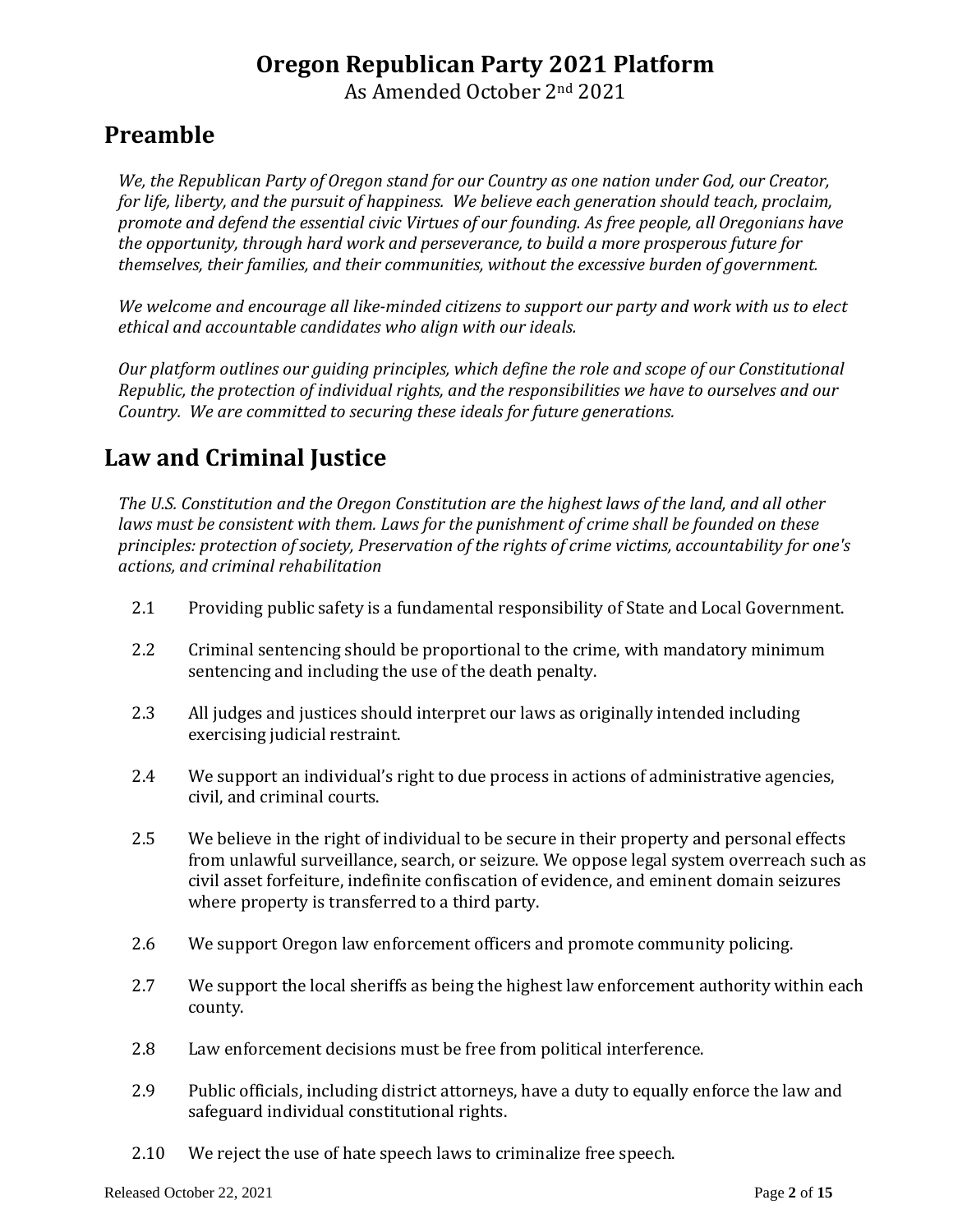As Amended October 2nd 2021

#### **Economy**

*The Oregon Republican Party believes that free market capitalism, private property rights, low taxation, minimal regulation, and limited government intervention are the foundations of a vibrant and prosperous economy.*

- 3.1 In order for a free economy to exist, government should recognize the supremacy of individuals and corporations to enter into contracts with one another, free from harmful interference up to the point of counter-productive monopolies. Government should not intrude in private transactions including rental agreements, bank foreclosures, including reporting of bank transactions.
- 3.2 The supply and demand for goods, services, and labor costs shall be determined by the free market. Government must not create, own, operate, subsidize or assume control of any private business, nor be party to any enterprise which can be operated privately. Government-provided services or policies should not create undue burdens on the free market or business and industry, including the adoption of public health emergencies and related measures. Government shall not cause unwarranted interference on free enterprise or create unfair treatment between some businesses versus others (i.e. Large corporations versus small business). We do not support bailouts; businesses should be allowed to succeed or fail.
- 3.3 We believe in the right to work. Employees should be free to choose whether or not to join a union as a condition of employment. Employers should be allowed to hire the best-qualified employees. Government should not continue to pay excessive unemployment benefits to the extent of disincentivizing workers from seeking employment.
- 3.4 Private property rights (including, but not limited to, water, timber, mineral, land sales, and development rights) are the wellspring of economic prosperity. Private property owners should be fairly compensated for any regulations or policies that diminish property values or reduce the revenue from use of the property. Federal environmental issue should not overrule Oregon economic survival and prosperity.
- 3.5 We believe a vibrant, long-term and sustainable economy will flourish when the Federal Reserve is not allowed to weaken sound money and interfere with free market financial returns. We support only the cautious development and thoughtful research of decentralized finance. We advocate for an annual audit of the Federal Reserve system by the General Accounting Office (GAO).
- 3.6 Oregon governments need to aggressively manage their spending and reduce all forms of debt, including the Public Employee Retirement System's (PERS) unfunded liability, in order for a prosperous economy to exist. The unfair system of excessive government salaries and benefits (total compensation) must match private business.
- 3.7 Adequate supply of affordable homes, defined as homes that do not require more than 25%-30% of the net discretionary income of residents in the local area, is desirable for a healthy economy. We support reviewing, repealing, and reforming overly restrictive land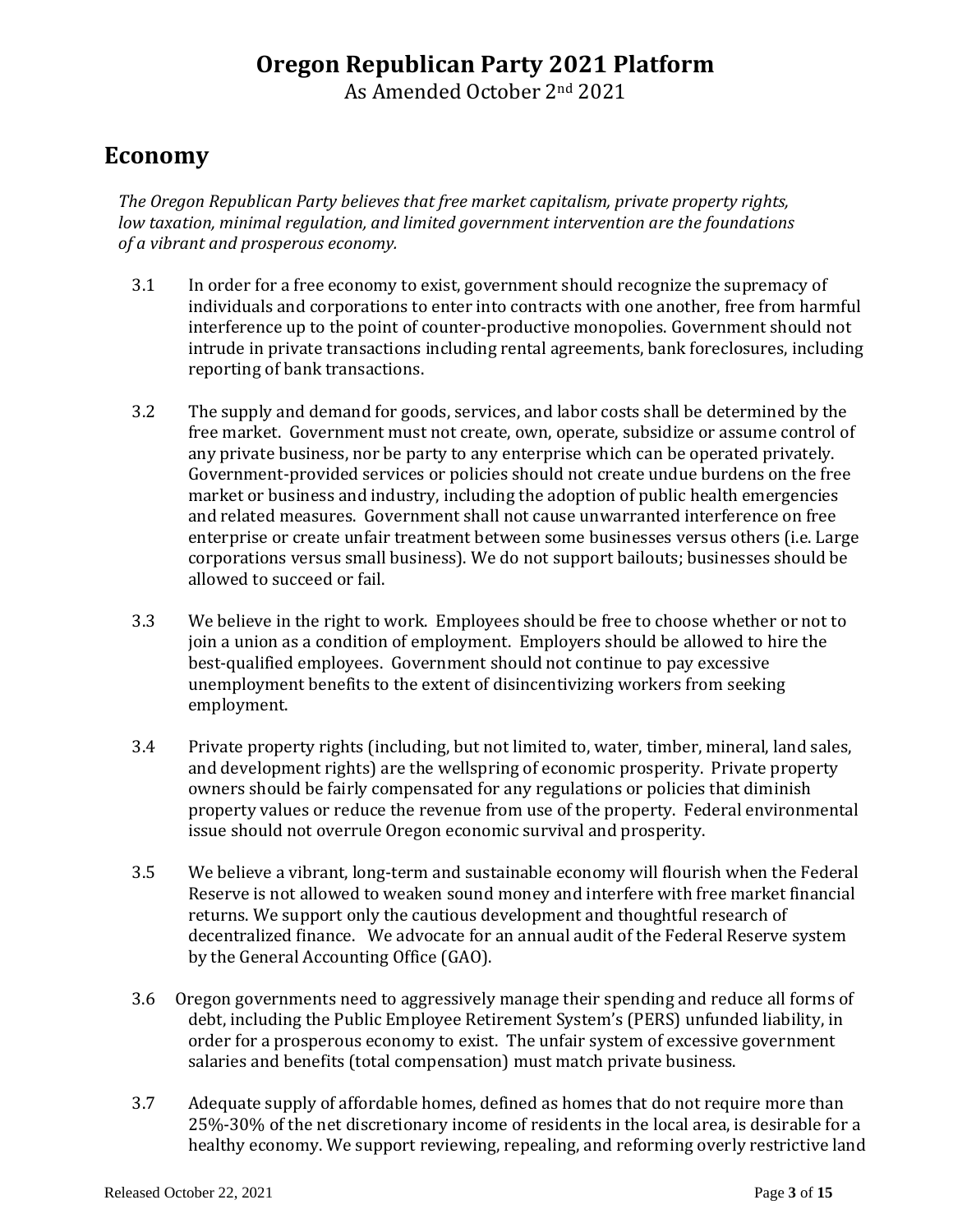As Amended October 2nd 2021

use laws and plans, development and building codes and excessive SDCs (Systems Development Charges) to allow and develop broader based options.

3.8 Whereas excessive taxation, assessments and government fees leads to unemployment and poverty, lower personal income and business revenues and reduced growth, we believe that Oregon tax and fee policy should be limited and benefit Oregonians directly. We do not support taxes that serve as publicity for issues deemed national or international.

# **Education**

*The Oregon Republican Party believes that all children deserve an excellent quality and unbiased education. Parents and legal guardians have the primary right and responsibility to educate their children in the manner they choose. We must improve our education system in partnership with parents/guardians so that our children have the opportunity and tools to be successful in life and responsible citizens of our nation.*

- 4.1 Teaching the basic principles of our constitutional republic using accurate, unbiased history from an originalist perspective is an essential foundation of education.
- 4.2 We support daily recitation of the Pledge of Allegiance and educational activities that promote patriotism for the United States of America and respect for its flag in our schools.
- 4.3 All students shall be brought to English proficiency prior to graduation.
- 4.4 We support educational choice, free of government interference. We believe competition is the most effective mechanism for improving schools. Funding shall support all parental options and shall be a top legislative priority.
- 4.5 We support local school boards setting rigorous standards for education policy, curriculum, and testing. Local jurisdictions shall be allowed to opt out of State mandates.
- 4.6 Schools must provide information and opportunities to support technical, trade, and military careers. Critical thinking skills need to be developed.
- 4.7 We support using competition, technology, market forces, and partnerships with faithbased groups and private industries to provide quality education.
- 4.8 It is the role of parents or legal guardians to direct topics of education concerning human sexuality, sexually transmitted diseases, birth control, ethics, morals, and values. Government, private, or public agencies shall obtain written permission before discussing sex and/or gender-related subjects with minor-age children. Children and their families shall not be penalized for their choice.
- 4.9 Parents or legal guardians are the final authority in deciding what is best for their children; they must receive full disclosure and give written permission before any covered activities, healthcare services, outside referrals, content, or materials are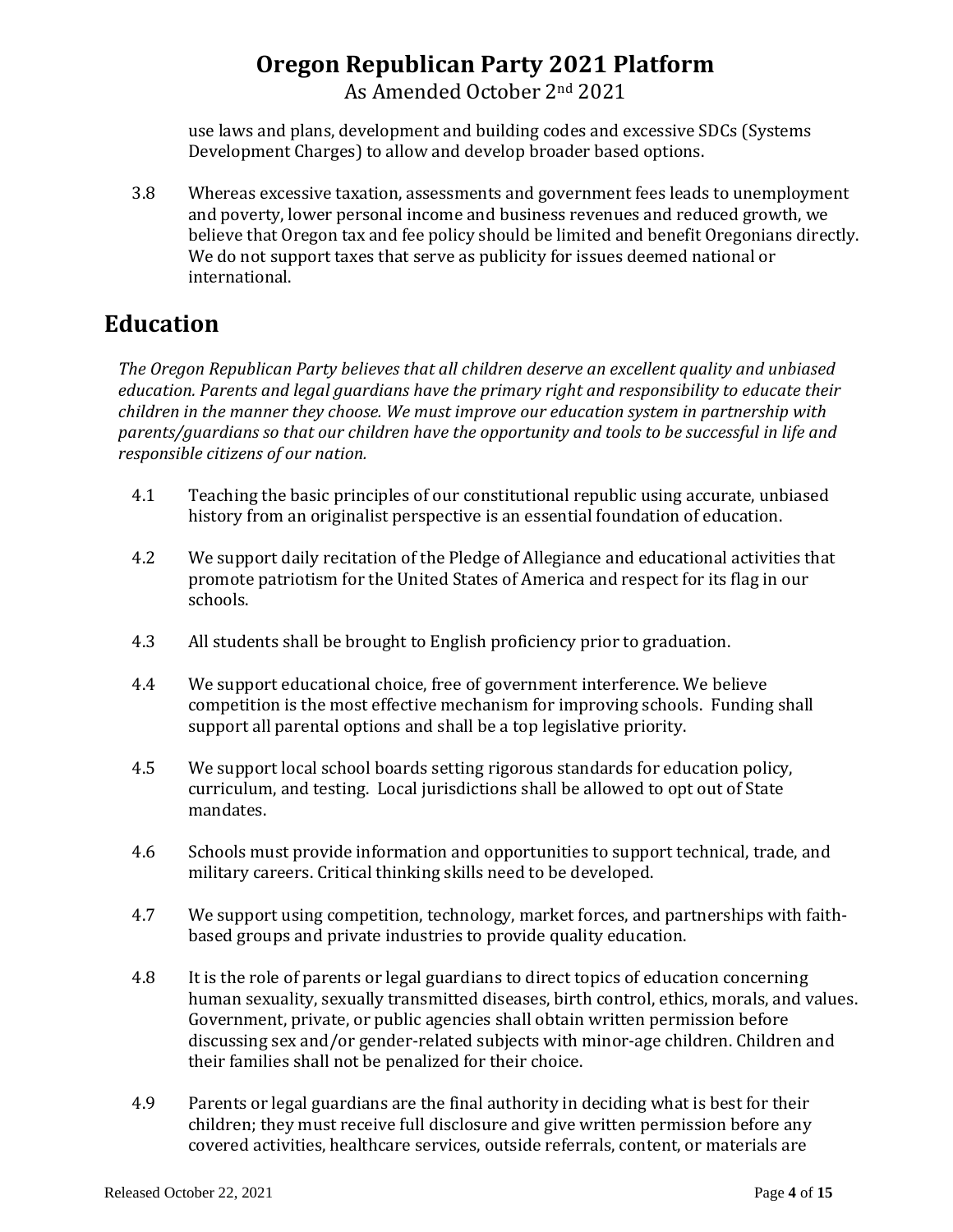distributed to all students. No person shall be forced to undergo any healthcare services as a condition of school enrollment or attendance.

- 4.10 No person shall be forced to share a restroom, locker-room, shower or any other traditionally gender segregated space with a person of the opposite biological sex. Attempts shall be made to provide appropriate facilities for all individuals. Biological males shall not be allowed to compete as females in non-coed sports.
- 4.11 We support complete transparency of all curriculum and this should be made available on the school district website so as to enable parents and families to be fully involved in their children's education. Full curriculum, including vocabulary, lesson plans, lesson activities, reading lists, and recommended resources must be available for parents to review online and make hard copies available upon request.
- 4.12 Each Oregon educational facility should encourage trained district personnel to be armed in order to protect themselves and their students from violence.
- 4.13 We believe social justice theory is discriminatory in all forms and should be condemned in all educational settings. We do not support segregation, discrimination, or racism in any form. All students must learn to respect each other and be given an environment which is harmonious for all students to work together peacefully. We believe all people are created equally before God and therefore support equality instead of equity.

# **Natural Resources and Environmental Stewardship**

*Oregon's natural resources, when managed responsibly, are vital to our state's environment, economy, and prosperity. We believe that our government exists by the consent of the governed and support the free market system with minimal regulation. We believe that individual property owners and local citizens are the best stewards of our natural resources.* 

- 5.1 We support multiple uses of our public lands and waters with minimal government interference. This includes, but is not limited to, agriculture, logging, mining, tourism, power generation, recreation, hunting and fishing.
- 5.2 We support and encourage the transfer of federally administered lands to local control, as provided for in the Act of Congress Admitting Oregon into the Union of 1859 (Enabling Act).
- 5.3 We strongly support and encourage the use of the coordination process, as defined by the Federal Land Policy and Management Act of 1976, by local governments to ensure federal projects are consistent with local plans, economy, culture, and history.
- 5.4 The American Antiquities Act of 1906 was adopted to protect antiquities and should not be used as a tactic by public officials to take private lands or restrict the use of public lands. We oppose the withdrawal, use, or taking of public lands to create wilderness, monument, or any other restrictive categories without approval from Congress and approval of the people of Oregon. We oppose any land management agency denying access to, or use of, publicly owned lands by temporary administrative restrictions such as "in support of pending legislation."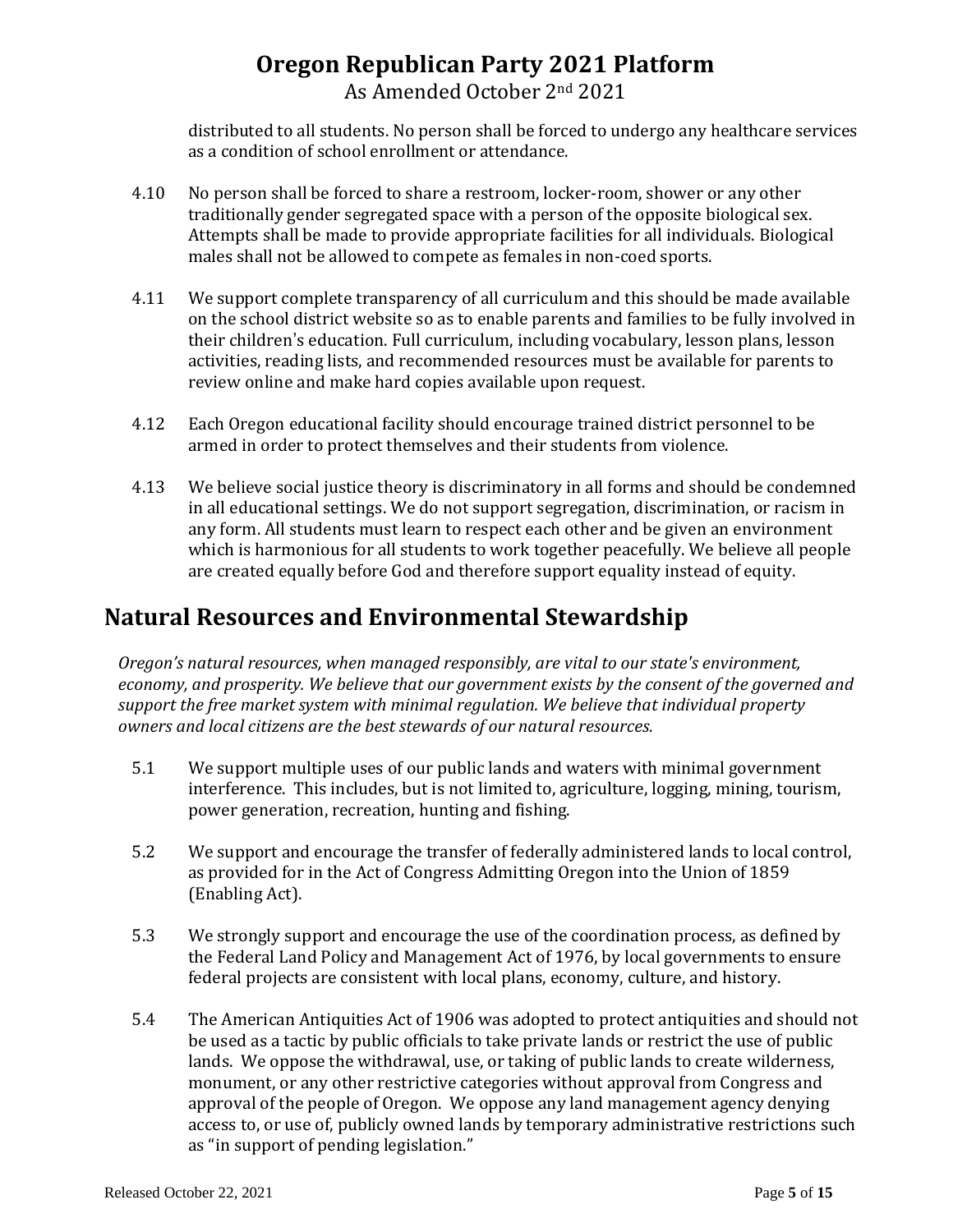As Amended October 2nd 2021

- 5.5 We support the State's primacy over the Federal Government in relation to state waters, and the Navigable Water Protection Rule, 33 CFR Part 328.
- 5.6 Water rights are real property rights and we support the constitutional protection of surface and groundwater rights. We support the right to collect rainwater on private property.
- 5.7 All hydropower in Oregon is renewable energy. We oppose the breaching of dams and encourage expanded water storage capacity, including groundwater recharge, to provide adequate water resources and flood control.
- 5.8 We support and promote the security of individual property rights and oppose the taking of private property or the interfering of legally binding contracts without just compensation.
- 5.9 We respect the right of private landowners to take reasonable steps necessary to protect their property and we support adjusting the laws to respect those rights. This includes, but is not limited to, the protection of animals from predators, regardless of the predators' protection status.
- 5.10 We support the constitutional protection of private property rights, including the rights of prospectors and small-scale miners.
- 5.11 We oppose international environmental treaties or agreements with organizations using environmental issues for social engineering and/or global control.
- 5.12 We oppose carbon and climate legislation or regulation that has a negative impact on Oregon's economy.
- 5.13 We oppose reintroduction or protection of any fish, wildlife, or plant species in Oregon unless there is valid, peer-reviewed scientific data and the consent of state and local government.
- 5.14 We oppose the use of the Equal Access to Justice Act (EAJA), to recover any attorney fees by advocacy groups that oppose natural resources utilizations supported in this section.
- 5.15 We support and recognize the Oregon and California Revested Lands Sustained Yield Management Act of 1937 (popularly known as the O&C Act) as being vital to Oregon's economy and schools and oppose set-asides that remove public land from sustainedyield timber production. We support the efforts of the Association of O & C Counties.
- 5.16 We believe Oregon can have both clean air and a healthy community with fair and reasonable air quality regulations. We do not support regulations that cause undue burdens to Oregon citizens and businesses.
- 5.17 We support removing the authority of state and regional government or service districts over local cities and counties.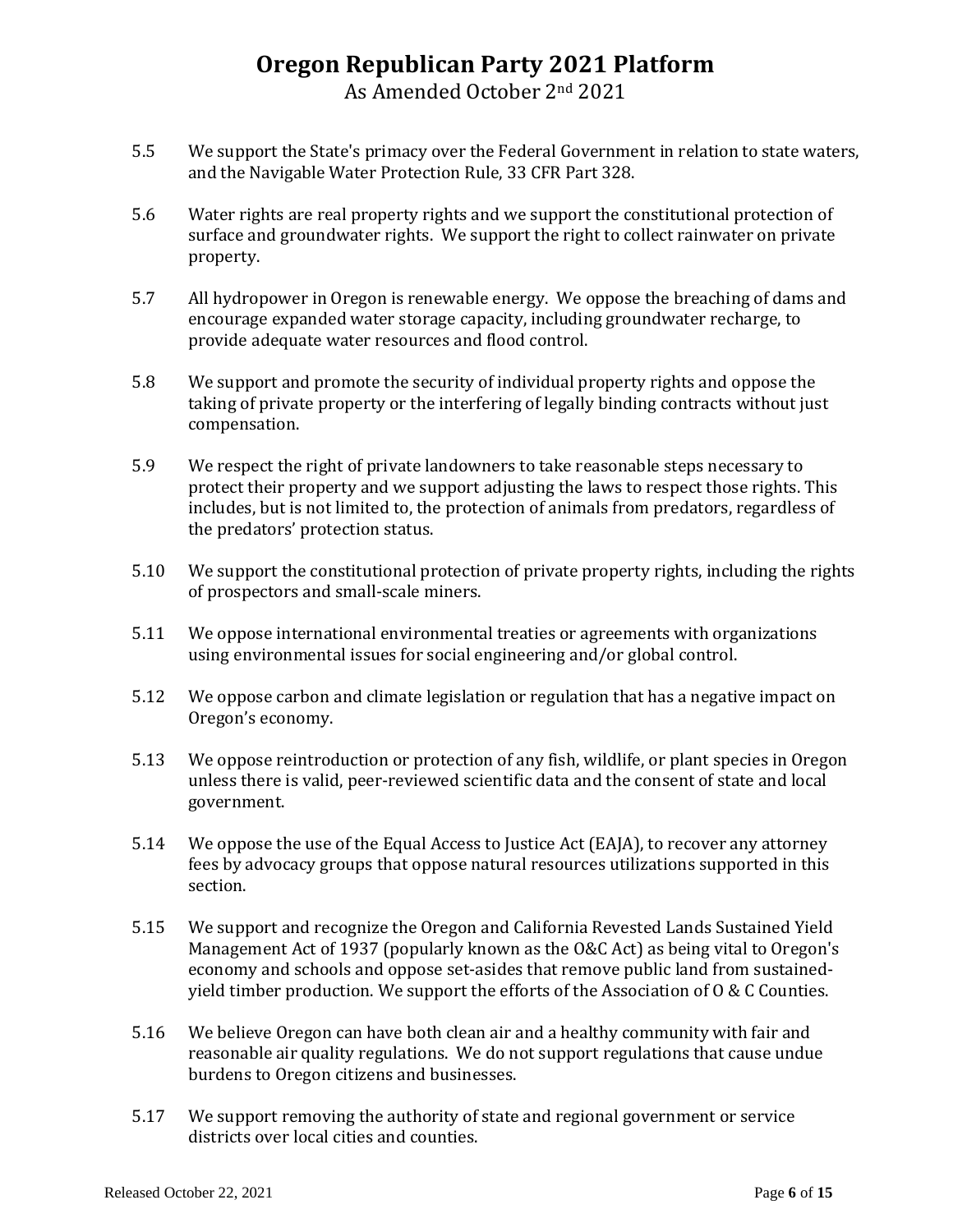- 5.18 We support the delisting of species protected by the State or Federal Government at the earliest opportunity, based on the complete and timely implementation of the recovery plans or if there is a low probability of recovery.
- 5.19 The lack of active healthy forest management has devastated Oregon communities. We understand that the best carbon sequestration mechanism on the planet is our forests. Sustainable forest management sequesters carbon through wood products for generations, drives replanting for increased carbon sequestration benefits, while mitigating catastrophic wildfire that releases stored carbon as well as cancer causing agents that are harmful to the health, life and safety of Oregonians and wildlife. We further understand that post fire harvest stops the release of stored carbon on the burnt landscape, sequesters the stored carbon through wood products for generations and drives replanting carbon sequestrating trees across the landscape that otherwise would not exist for centuries.
- 5.20 We recognize geothermal, cogeneration and nuclear energy as market based, efficient, alternative energy sources and support their development with proper safe storage of spent fuel.

# **Family**

*The Oregon Republican Party believes that the traditional family, formed through the marriage of one man and one woman, is ordained by God our Creator and is the foundation of our society. This environment is optimal for raising children to be responsible, self‐sufficient, productive citizens.*

- 6.1 Marriage is between one man and one woman.
- 6.2 There are only two sexes, male and female, based on a person's biological sex at conception. We oppose unassigned gender identity at birth. We encourage the natural expression of those genders, masculine and feminine. We affirm that both are valuable in the raising of children.
- 6.3 Every person has a fundamental right to life that begins at conception and endures to the natural conclusion of life. We strongly oppose abortion, infanticide, euthanasia, and assisted suicide, including any government funding of these deadly practices.
- 6.4 We advocate for adoption and life-affirming pregnancy resources.
- 6.5 We advocate for a parent or guardian's choice in their children's health, well-being, and security.
- 6.6 Government intervention involving the family must be kept to an absolute minimum and be subject to due process.
- 6.7 We support measures that will protect the integrity of the family from matters that contribute to its breakdown. We oppose substance abuse. We oppose all forms of sexual exploitation, including gender reassignment, human trafficking, pornography, and prostitution.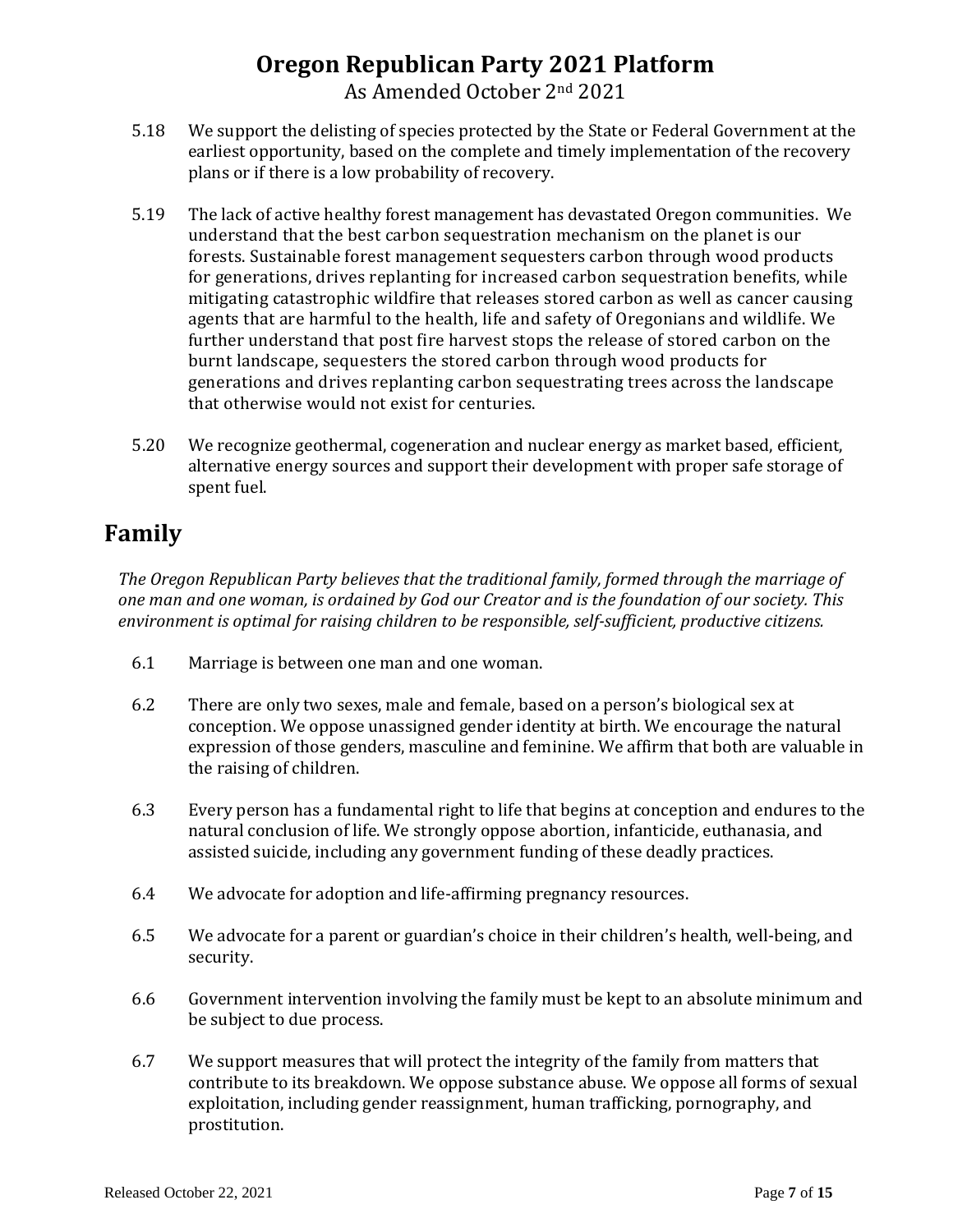As Amended October 2nd 2021

6.8 We value senior citizens and recognize that their life experiences, institutional knowledge, wisdom, and continuing contributions to society are invaluable.

# **Foreign Policy**

*The Oregon Republican Party believes that foreign policy decisions must adhere to the United States Constitution, based upon the security, vital long-term national interests, sovereignty, and well-being of its citizens. We support the policy of America First, Peace Through Strength.*

- 7.1 The highest priority of US foreign policy is to forge alliances with nations that promote our constitutional values.
- 7.2 We support of American values such as individual liberty and human rights. We oppose genocide, abortion, organ harvesting and religious and political persecution.
- 7.3 We believe in the sovereignty of all nations and reject nation building. Peaceful, free nations should not be deprived of the right to defend their continued existence and independence.
- 7.4 We support the sovereign right of all nations to peacefully exist.
- 7.5 We recognize that violent, radical, international terrorist organizations and individuals have, by their actions, declared war on America. We support using all constitutional means available and necessary to combat and end this threat. The United States will not tolerate terrorist actions or nations that enable terrorism. This in no way legitimizes depriving U.S. citizens of their constitutional rights.
- 7.6 The US Constitution is the supreme law of the land; therefore, the United States shall defend its sovereignty and borders and is solely responsible for its national defense, free from any and all foreign interference.
- 7.7 We support the continued development of advanced military weapon systems to protect our nation and to maintain the technical and military superiority of the United States.
- 7.8 We affirm that the President of the United States requires Congressional authorization for any act of war and Senate approval for any treaty.
- 7.9 We support the principle of being prepared to defend from and respond to unconventional attacks. In order to protect our national sovereignty, security and economic interests, we support developing multiple supply chains prioritizing domestic production.
- 7.10 We oppose the obstruction of freedom of navigation by any man-made object in international waters.
- 7.11 We oppose globalism.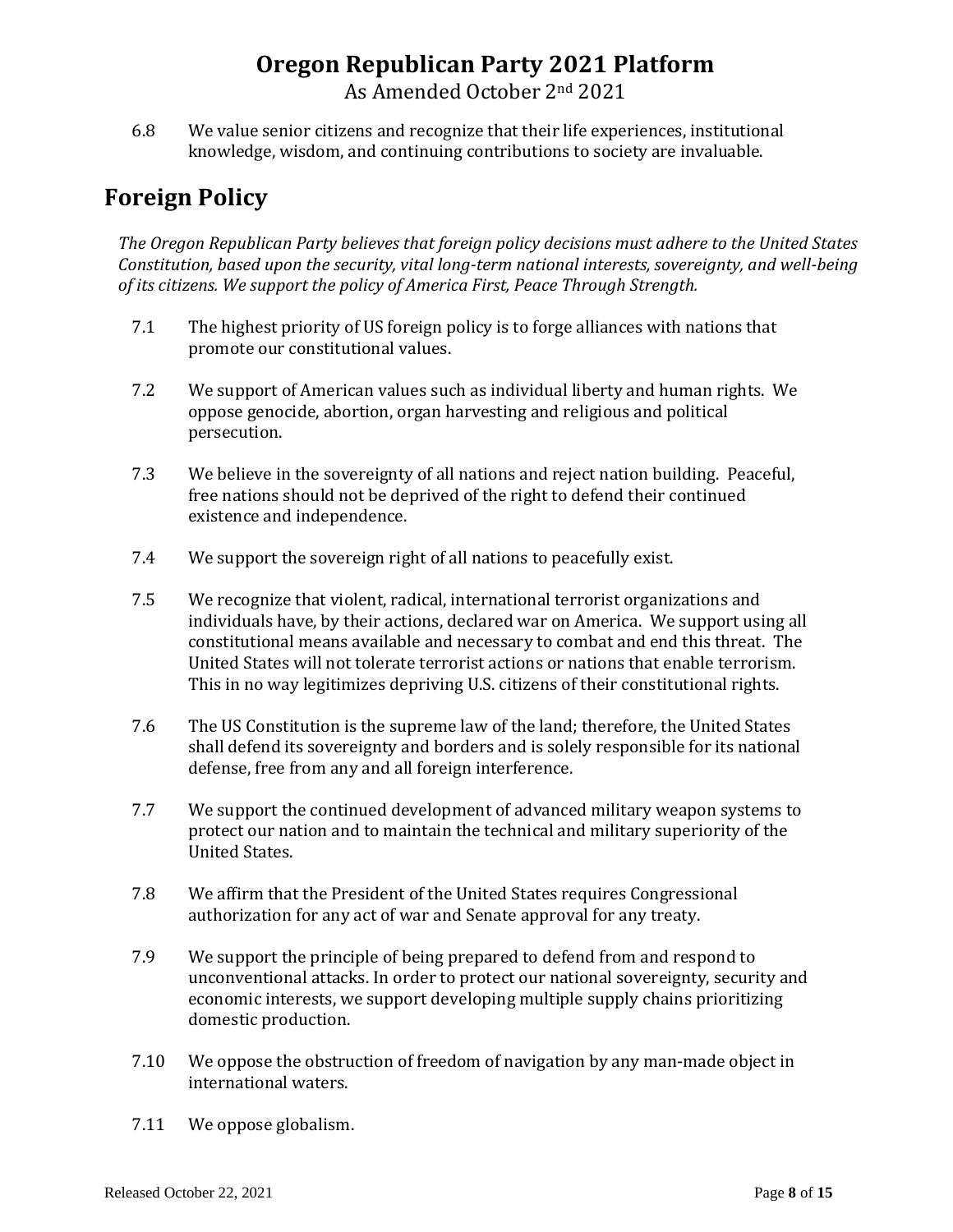As Amended October 2nd 2021

7.12 The United States must counter the influence of hostile Middle East powers, specifically Iran, by working to forge new alliances between the formerly hostile Arab nations and Israel, such as the recent Abrahamic Accords.

# **Health Care**

*Families and individuals have the sole responsibility and right to make their own healthcare decisions. A free market system of health insurance and health care delivery is the surest way to provide high-quality, affordable, physical and mental health care that preserves individual freedom and privacy. We advocate the protection of the physician-patient relationship, the promotion of competition and the provision of individual freedom.*

- 8.1 We support the fundamental and inalienable right of an individual, family, or group to seek out and pursue the health care services of their choosing, with fully informed consent and without government interference or retribution.
- 8.2 We support the elimination of insurance-guided or government interference, barriers, incentives, or mandates that limit an individual's health coverage options, such as insurance, sharing networks, and self-insured.
- 8.3 We support the full repeal of the federal Patient Protection and Affordable Care Act and oppose any efforts to implement similar provisions at the state level.
- 8.4 We support the culture of life from conception to death. We oppose abortion and physician assisted suicide. We support pregnancy resource centers, support for mother and child, and adoption. We support the sanctity of life from conception to natural death. In addition, the abortion industry has ignored, covered up, and denied the health care risks that abortion causes. We promote pursuing full disclosure of all known risks and complications. We oppose organ harvesting and the eugenic practices of the abortion industry.
- 8.5 We support access to robust mental health services using a public/private partnership model which supports local county, communities, faith-based/nonprofit agencies and private sector to offer a full range of mental health, substance abuse treatment, crisis, and suicide prevention services in all the counties in our state. We support early intervention and prevention of mental health problems in all age groups. We support full transparency and accountability in monitoring state-spending and disproportionately larger resources in the state psychiatric hospital system.
- 8.6 We believe in the right of every individual to medical freedom. We strongly oppose any vaccine or medical mandate. Any medical treatment should always be left to the individual or parent/guardian for those under the age of 18 years old and based on informed consent in accordance with the Helsinki Declaration and the Nuremburg Code. No part of life or involvement in society should be restricted based on one's medical decisions. We support medical practices where healthcare providers are not coerced into following mandates that they cannot ethically support in order to stay employed.
- 8.7 We support a tort limit to the malpractice litigation.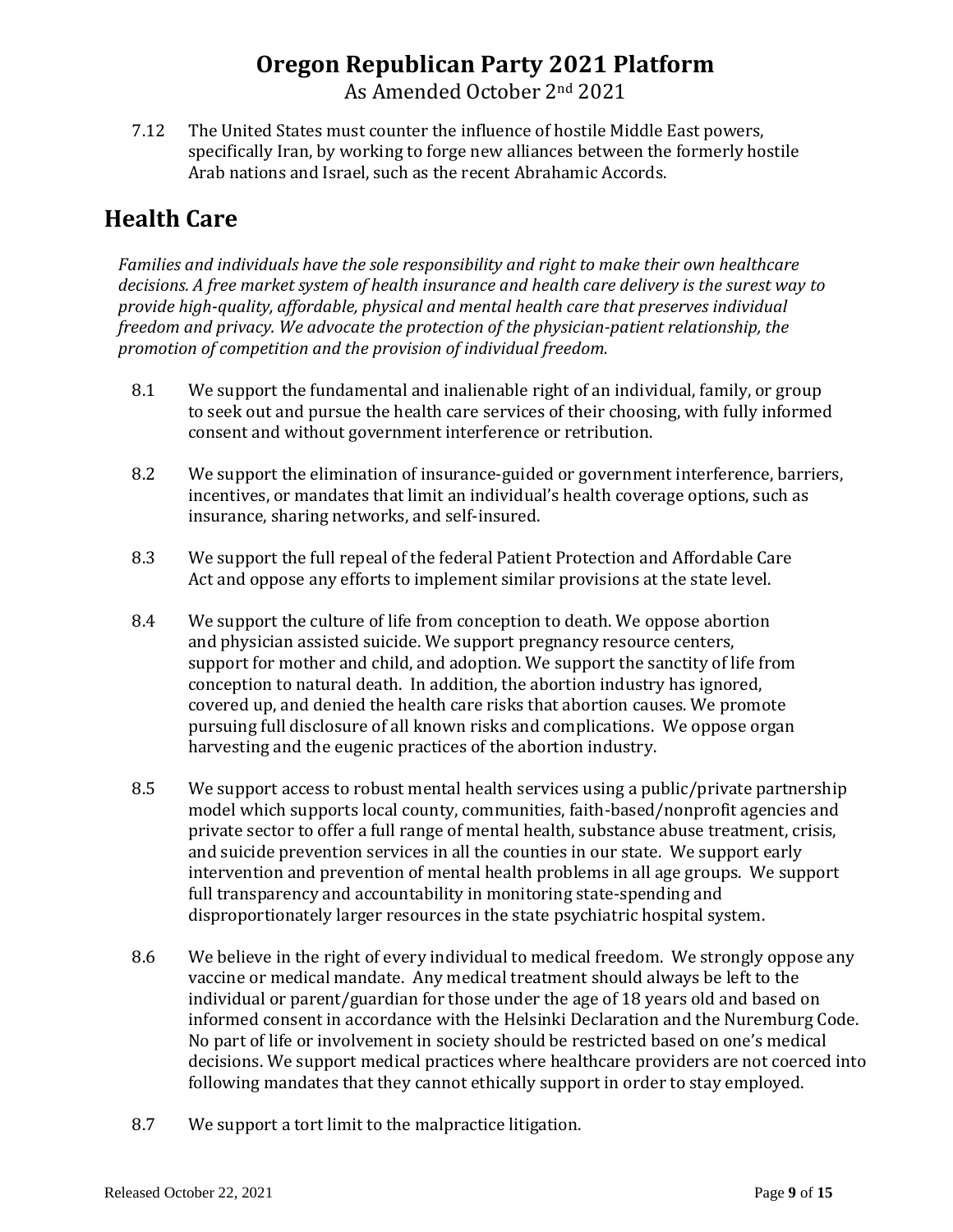As Amended October 2nd 2021

# **Immigration**

*The Oregon Republican Party recognizes and values the many contributions of legal immigrants. We encourage legal immigration and assimilation, including the adoption of English as the official language. We recognize that securing our national borders is essential to ensuring the sovereignty and safety of our state. All publicly-funded entities shall comply with federal immigration laws and cooperate with their enforcement. We oppose and abhor current or future policies or practices of any governmental administration that encourages or allows the unfettered flood of unvetted immigrants into our nation.*

# **Individual Liberty and Limited Government**

*The Oregon Republican Party agrees with our nation's founders that our unalienable rights are endowed by our Creator and that government without the consent of the governed is tyranny. No government shall infringe upon our individual rights and freedoms such as bodily autonomy from conception to natural death, medical freedom, and private property. Nor shall government infringe upon the security of our private communications, transactions, or movements. We affirm that the powers of the Federal Government are limited to those enumerated in the U.S. Constitution and restricted by the 9th and 10th Amendments and subject to rescission under Article 5.*

*We advocate limiting the scope and jurisdiction of the Federal Government, addressing abuses in the commerce and general welfare clauses, and term limits on all unelected and elected federal and state officials.*

*We support placing a limit on the number of bills that are submitted in the Oregon Legislature during each legislative session in order that state legislators have the time to give due and proper consideration to each of them. We further believe that bills in the legislature should be simple, succinct, and single subject, as per Oregon Constitution Article 4, Section 21. Oregon Republicans will support any and all efforts to end the abuse of the emergency clause that deliberately shuts out voter participation in the legislative process.*

# **Rules, Regulations and Executive Orders**

*The Oregon Republican Party believes rules, regulations and executive orders are subordinate to and must support the laws passed by the legislative bodies, not an addition to laws. They shall not impose undue burden or loss of freedoms to individuals, families, or commerce.*

- 11.1 We support rules and regulations that promote confidence in and align with the U.S. free-market economy while protecting free enterprise and personal freedom.
- 11.2 We believe rules, regulations and executive orders shall be succinct and objective, not punitive, arbitrary or subjective.
- 11.3 We firmly believe all rules, regulations, and executive orders must follow and strictly adhere to the U.S. Constitution and not violate any principles or language that represent those principles contained within it.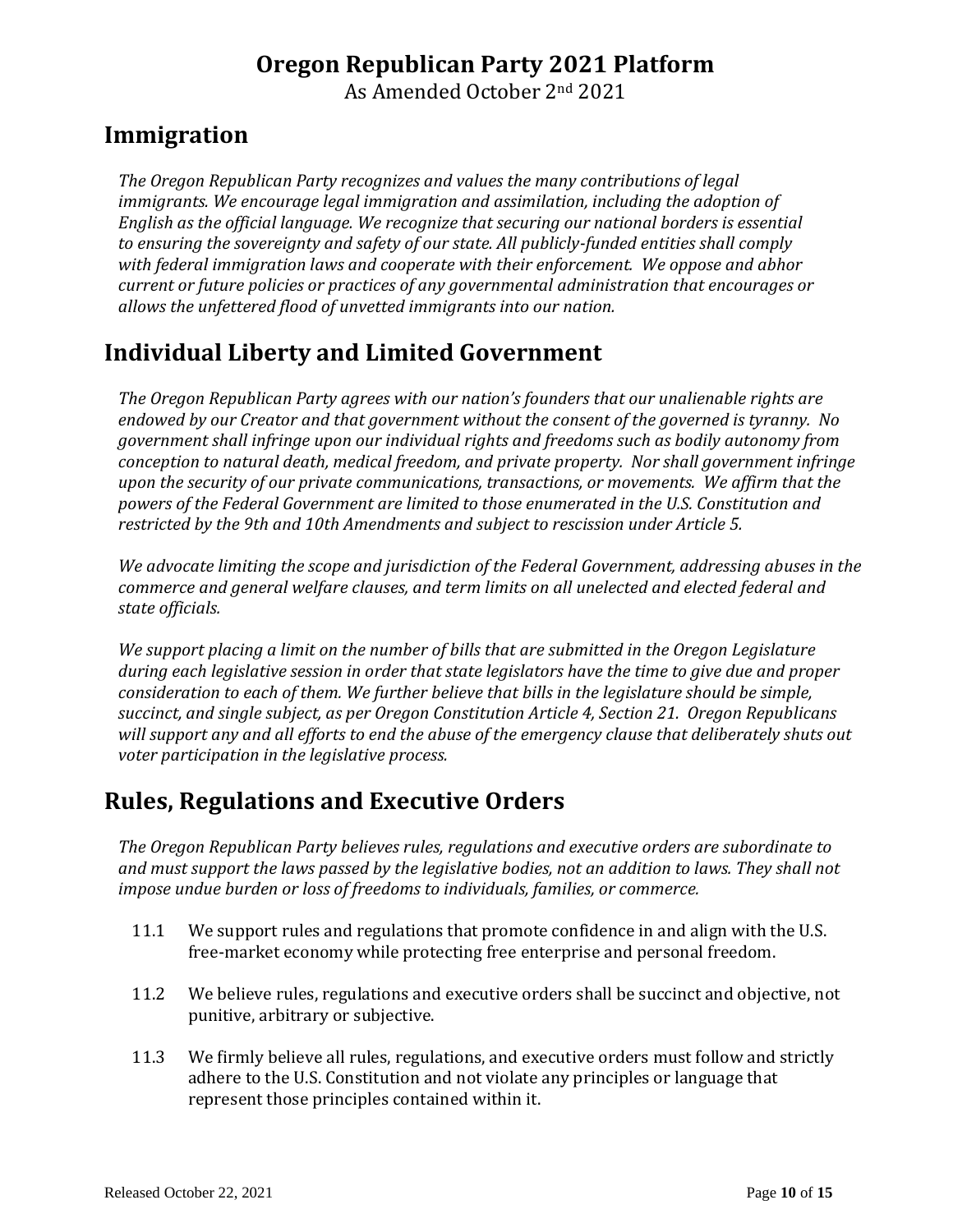11.4 Rules, regulations, and executive orders shall not be used to lockdown the entire state nor usurp individual and business owners' liberties. All rules, regulations, and executive orders shall not impede or force compliance of individuals or business owners, and must be applied the equally.

# **Self-Protection**

*All people have the unalienable right to defend themselves, others, their home, and property without fear of criminal or civil reprisal.*

- 12.2 All law-abiding citizens have the right to keep and bear arms in a manner of their choosing without government infringement.
- 12.3 We oppose gun free zones and red flag laws.
- 12.4 We support state reciprocity of all government-issued concealed carry licenses.
- 12.5 The government shall not limit, obstruct, or interfere with the manufacture, distribution, or purchase of ammunition or magazine capacity.
- 12.6 We strongly support the constitutional carry of firearms.

# **Election Integrity**

*To ensure accountability and transparency in our elections we agree on the following key principles to protect America's election systems: voter ID laws for both in-person and mail-in voting, clean voter rolls, and common-sense election administration safeguards.*

- 13.1 To protect the value of each Oregon vote, every voter must prove United States citizenship, Oregon residency, and legal minimum voting age of 18.
- 13.2 Citizenship shall be the basis for apportionment of representation within Oregon.
- 13.3 Voter registration shall be based on the individual's choice and action to register.
- 13.4 All election processes and operations shall be transparent, accessible, and observable to the public.
- 13.5 We support all measures to ensure timely delivery of ballots to all Oregon military personnel and Oregon citizens living internationally.
- 13.6 Penalties for election law violations must be consistent, severe, and strictly enforced.
- 13.7 Primary elections shall be bound to party membership.
- 13.8 We oppose ranked-choice voting.
- 13.9 The citizens' right to initiative, referendum, and recall shall not be infringed.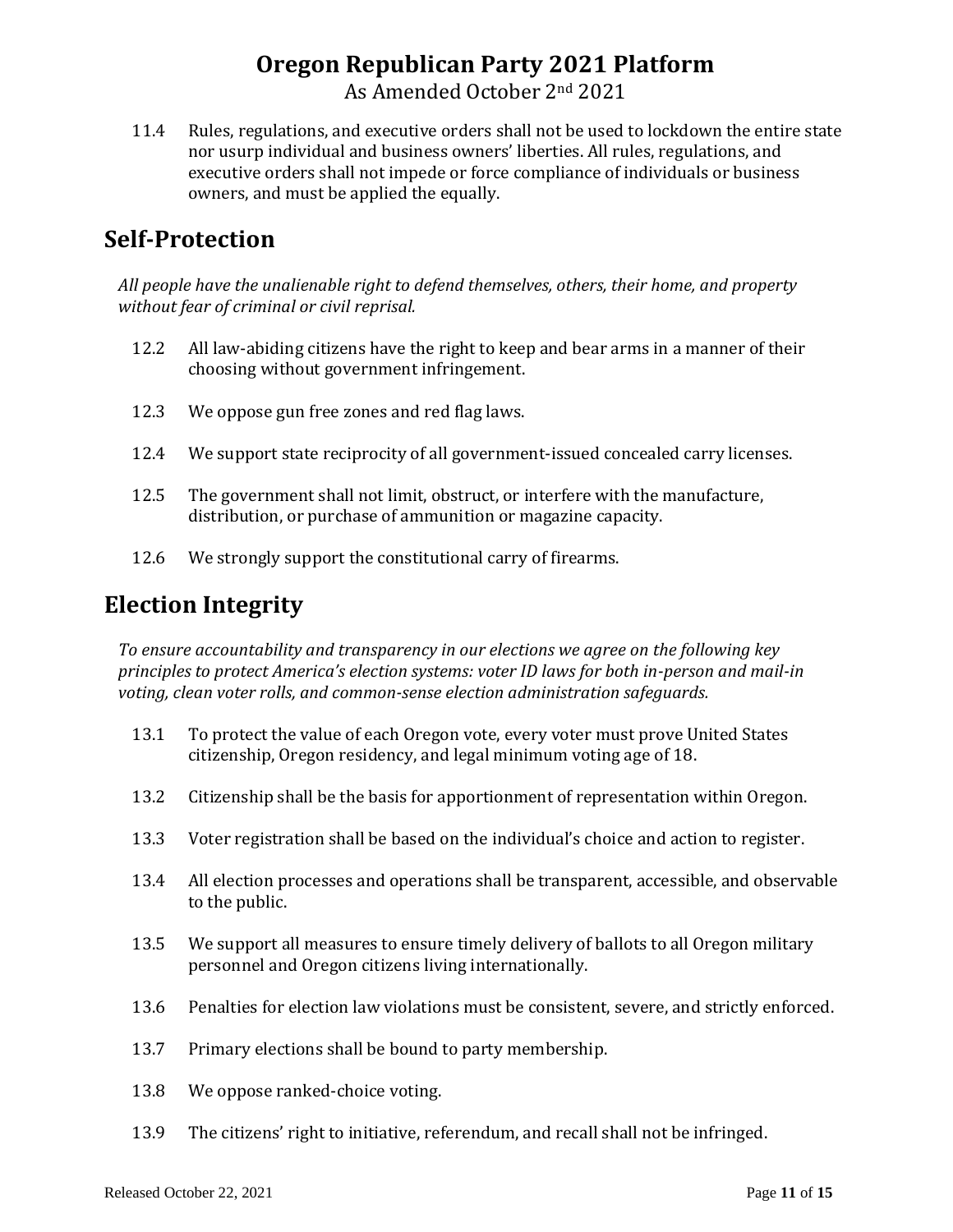- 13.10 In accordance with the United States Constitution, to preserve and protect the Electoral College, we oppose the National Popular Vote Interstate Compact.
- 13.11 We support maintaining current and accurate voter rolls administered at the county level.
- 13.12 All phases of Ballot Processing, tabulation, and counting shall remain autonomous and local within the respective counties.
- 13.13 We oppose same day voter registration from the ballot mailing date through the day of election.
- 13.14 To increase voter confidence, we support random forensic audits and forensic canvassing at the county level.
- 13.15 We oppose centralized state control of our elections.
- 13.16 We oppose accepting ballots after 8:00 PM on Election Day, including postmarked by day.
- 13.17 Any "X" in lieu of a signature on a ballot envelope shall be verified by a signature and date by an adult citizen.

# **Veterans and Military Personnel**

*The Oregon Republican Party supports a strong military which is the means to maintain our nation, State and counties freedom. We support Veterans, Gold Star Families, the Reserve Component (National Guard/Reserves), disabled veterans, military families and honor them for their sacrifices. We honor all who have served. We share the same devotion to Veterans, their families, and to the uniformed services who are currently serving our country.*

- 14.1 We support a robust, full strength, and modern military. We support the most up to date, state of the art equipment, and training for our servicemembers both active duty and Guard/Reserve component.
- 14.2 We support our veterans who suffer from Post-Traumatic Stress Disorder (PTSD), Traumatic Brain Injury (TBI), and any other health injury as a result of their military service by having access to community, Veterans Administration (VA,) mental health and or faith-based resources (Community Care Act) for suicide prevention, domestic violence, and the opportunity to recover. A well-timed diagnosis and treatment are vital to healing.
- 14.3 We support a state mandated Veterans Treatment Court (VTC) in each county by diverting veterans from incarceration through specialty courts, help expediting their VA disability claims, employment search via Oregon Employment Department, community job search programs, and providing community-based treatment, including the mobile Veteran peer mentoring and crisis support teams.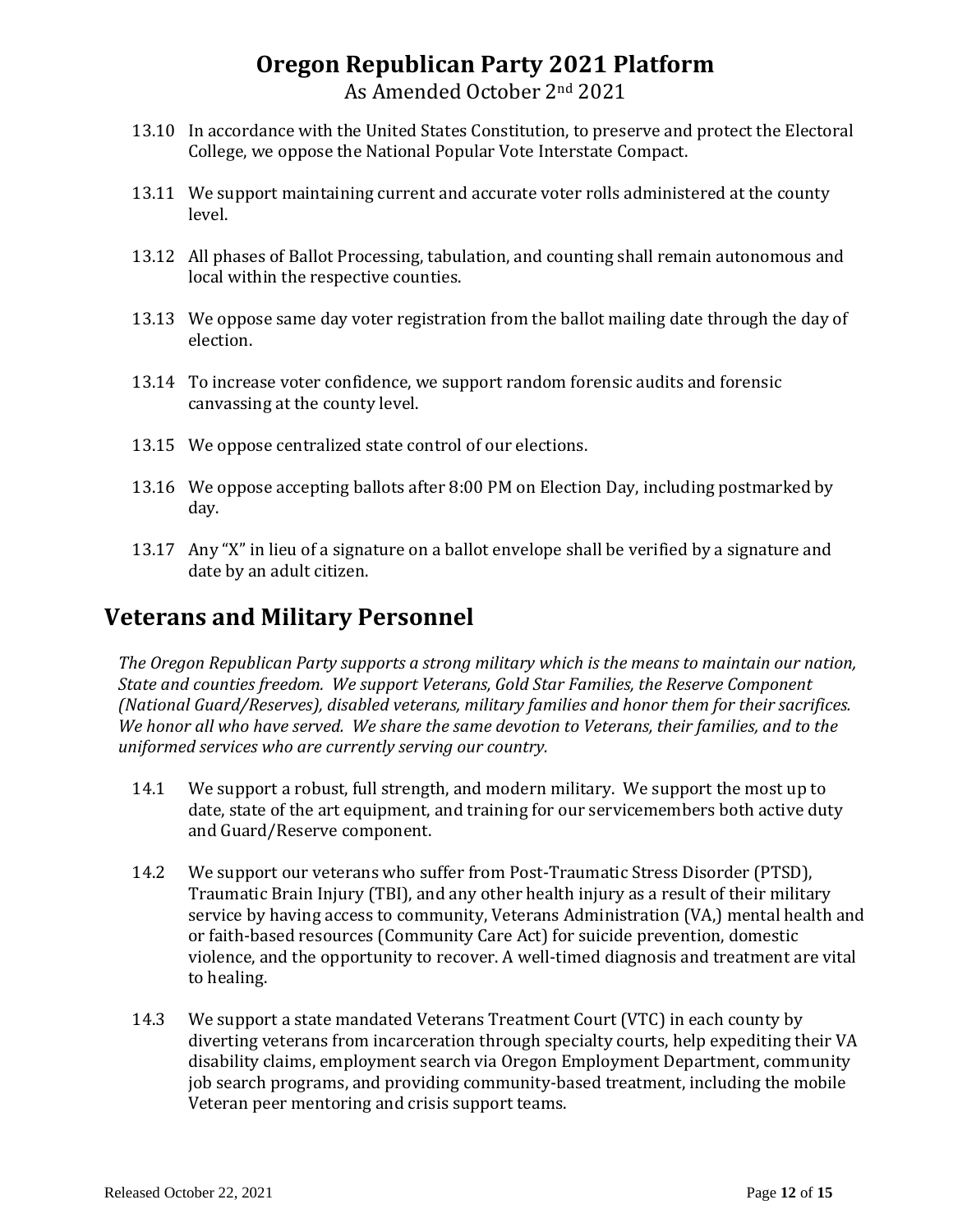- 14.5 We support working with the Oregon Department of Veterans Affairs (ODVA), the Employer Support program for Guard Reserve (ESGR) to create a smooth transition from active duty to civilian life by matching military skill sets with employment. We support the Montgomery GI/Post 911 GI education bills, and apprenticeship programs to assist the veterans in their future careers.
- 14.6 We support our military members, spouses, children, and other covered persons as they pursue education, adequate housing, and family support services.
- 14.7 We support our Veterans and support seamless transition of medical care. We expect the Veterans Administration (VA) to provide timely, high quality medical care from the VA Healthcare system and private healthcare providers (Community Cares Act). Publicly funded healthcare systems should provide In-Network healthcare to veterans. Punctual adjudication of service-connected disability claims, within six months of separation for all service members, either from the time of application or completion of medical disability evaluation in order to ensure uninterrupted access to health care. Timely disposition of disability and other services helps transition care to civilian life, ensures health, safety, recovery, and rehabilitation for our service members as well as their families.
- 14.8 We encourage the State of Oregon, all Counties, local agencies, municipalities, and businesses to hire Veterans as well as, tax relief for employers that hire veterans.
- 14.9 We support Federal (HUD), State, local Veteran housing programs, county Veterans Villages to keep veterans off the streets and assisting them in their recovery.
- 14.10 We support Jr. Reserve Officer Training Corps (ROTC) and ROTC programs in order to promote positive image of the role of our military on High School and College campuses.

#### **Government Integrity**

*Limited, responsible, and transparent government at all levels is essential.* 

- 15.1 Government must perform its core constitutional functions in accordance with the highest ethical and legal standards.
- 15.2 Government shall not issue special privileges or funding by select category of persons, which are not available to all citizens.
- 15.3 The people of Oregon and their elected representatives must be fully empowered to examine, investigate, act to expose, and end public corruption, secrecy, and abuse of the public trust.
- 15.4 When corruption has been identified, it must be prosecuted to the fullest extent of the law.
- 15.5 All government records are public property produced at taxpayer expense. Requested records should be produced swiftly and at reasonable or no cost.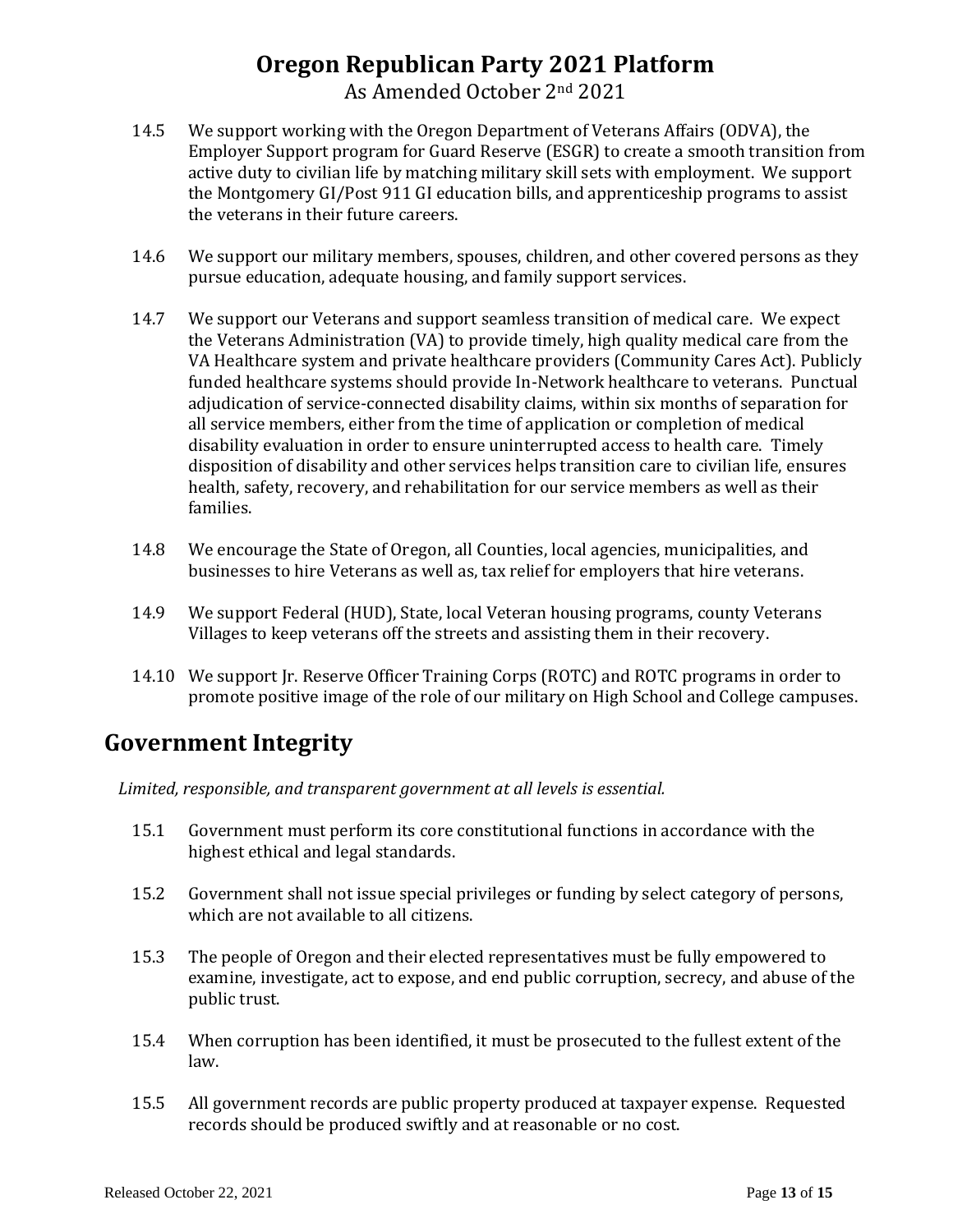- 15.6 Government's decisions and actions must be independent, impartial, free of collusion, and publicly disclosed immediately.
- 15.7 Initiatives or referenda decided by the people should not be overturned or obstructed by the legislature.
- 15.8 The Judicial branch must refrain from activism and government overreach. Judicial opinions should be informed by originalism and textualism.
- 15.9 All levels of government should operate within a zero-based budget.
- 15.10 Department audits should be independent, occur on a regular schedule, publicly available, and acted upon to remedy errors and omissions.

# **Religious Liberty**

*Freedom of religion and the rights of conscience are unalienable rights ordained by God, our Creator and are the foundation of our society which no Government can limit or remove. Thus, every person and/or individual in the capacity of a business shall be protected by law from any government-imposed sanctions or reprisals if they conscientiously object to participating in actions that conflict with their sincerely held moral or religious beliefs. The protections include expressing beliefs, acting upon, or refraining from acting against those beliefs. Laws, consistent with the U.S. Constitution, shall accommodate and protect these rights.*

# **Disaster Preparedness and Mitigation**

*The Oregon Republican Party believes that it is an essential role of limited government to provide for public safety through effective preparedness and reduction of disaster impact, both natural and man-made, on the civilian population, infrastructure, private property, and the economy; and to maximize the speed of recovery, prioritizing citizens first and environmental considerations second, and* with special attention to the needs of vulnerable populations*. In all disaster preparedness and response, we believe in local control with autonomy to call upon other local, state, or federal agencies.*

- 17.1 We urge that all necessary actions be taken at all levels of government to harden and actively protect our energy and communications infrastructure from all threats and that urgent steps be taken to guarantee energy security and communications to mitigate any outages and strengthen recovery.
- 17.2 We urge the maintenance and quick restoration of vital logistical, transit, and emergency service systems essential to the movement of vital supplies and services.
- 17.3 We support preventive measures and expect severe criminal penalties with aggressive prosecution of any perpetrator of any attack on our state's infrastructure, businesses, and/or citizens.